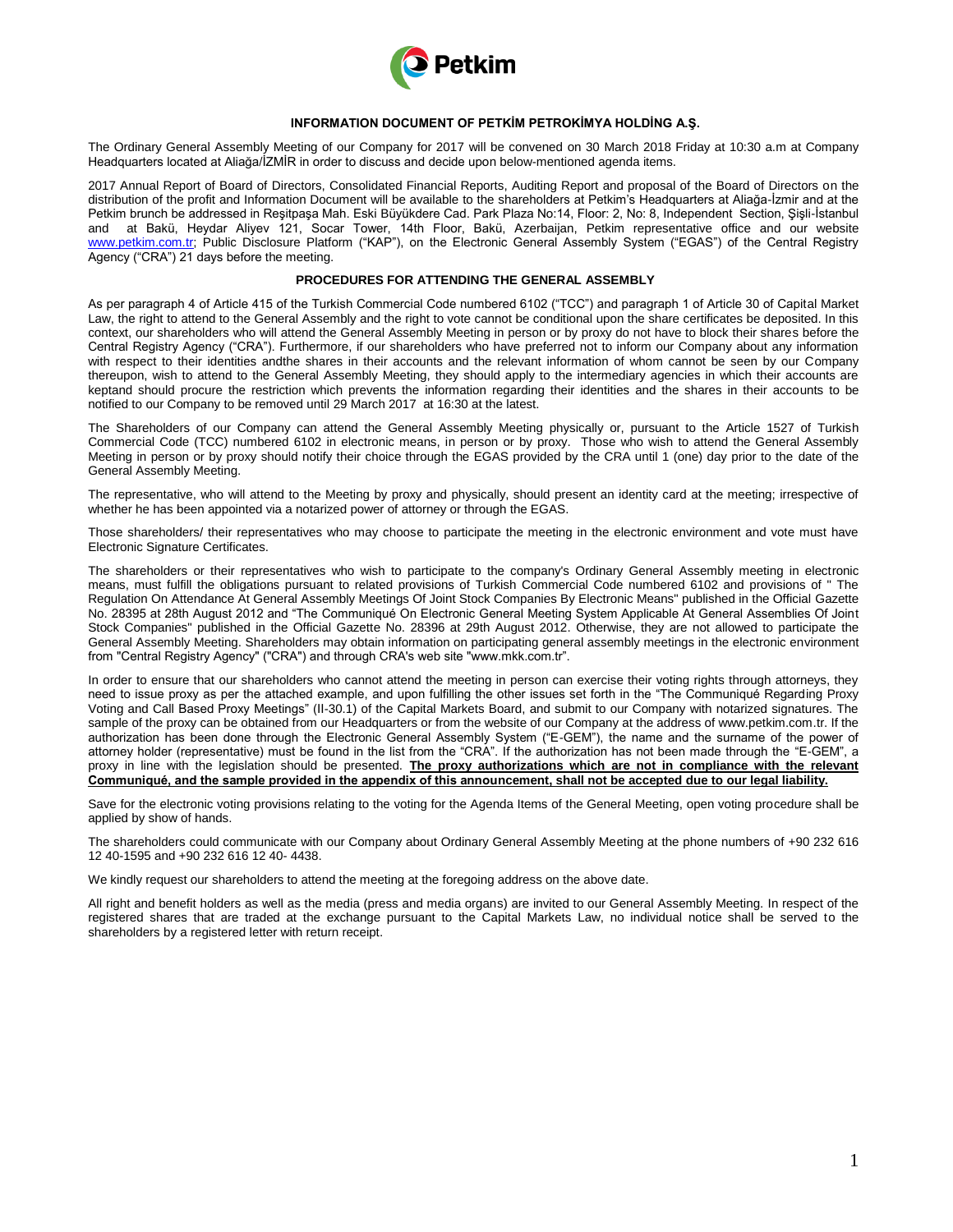

Following principles shall be applied in the General Assembly meetings:

#### **a) Invitation Procedure:**

As per Articles 27, 28 and 30 of the Articles of the Association;

The meetings of the General Assembly of Shareholders are held as ordinary or extraordinary meetings.

The General Assembly is the decision making organ having the authorities stipulated in the Turkish Commercial Code and other laws pertaining thereto.

Announcements for General Assembly meetings shall be made at least 3 (three) weeks before, except the announcement and meeting days, pursuant to Article 414 of the Turkish Commercial Code and the regulations of the Capital Markets Board in relation to corporate governance, in the Turkish Trade Registry gazette and on the web site of the Company by specifying the date, hour and place of the meeting. The Company does not have an obligation to send registered mails for the notification of the date of the meeting to the shareholders possessing company shares traded on the stock exchange. The agenda of the assembly should be attached to the Announcement. All issues required to be announced and all other notifications and explanations required to be made to the shareholders together with the general assembly meeting announcement as per the provisions of Capital Markets Law and relevant legislation shall be posted on the website of the Company. These points are announced in the Public Disclosure Platform and the related special case explanations are made.

#### **b) Time of Meeting:**

As per Article 27 of the Articles of the Association;

The ordinary meetings of the General Assembly are held at least once a year and within 3 (three) months after the end of the accounting period. The subjects of the agenda are discussed and decisions are taken regarding them during these meetings. Extraordinary General Assembly may be held at any time deemed necessary.

#### **c) Venue of Meeting:**

As per Article 29 of the Articles of the Association;

The General Assembly convenes at administrational headquarter of the Company; in an appropriate place in the city where administrational headquarter is located; or in another place in the country provided that announcements shall be done in accordance with the legal procedures.

#### **d) Representation:**

As per Article 31 of the Articles of the Association;

Shareholders can have themselves represented in the General Assembly Meetings by a proxy by means of issuance of a power of attorney. The proxy, in order to be able to participate in the General Meeting, should have submitted the power of attorney to the Company during the general meeting and before establishment of the presiding board. The Board of Directors will determine and announce the form of the power of attorneys within the framework of the regulations of the Capital Market Board. Provisions about appointment of the proxy electronically during general assembly meetings to be held in electronic platform are reserved.

The regulations in the Turkish Commercial Code and the Capital Markets regulation will apply for representation of shareholders.

#### **e) Attendance to the Meeting:**

As per Article 30 of the Articles of the Association;

It is mandatory that the managing directors and at least one member of the board of directors, the auditor and those that should furnish explanations about the agenda items are present in the general assembly meetings.

Unless otherwise is decided by the General Assembly, the meetings are held in a manner open to the relevant persons and press, however the participants of the meeting without obtaining an entry card with the capacity of shareholder or proxy do not have the right to talk and vote.

#### **f) Chairmanship Committee:**

As per Article 34 of the Articles of the Association;

Chairman, either one of the Deputy Chairmen or one of the Members of the Board of Directors will chair the general meetings in his/her absence of the Board of Directors.

The chairman of the General Meeting will constitute the presiding board by appointing the secretary of the meeting and the recorder of votes if finds necessary.

The chairman will be responsible to provide that the meeting is held in conformity with the laws. Minutes of the general meeting will be signed by the presiding board and the Representative of the Ministry of Customs and Trade.

### **g) Voting Right and Its Exercise:**

As per Articles 32 and 33 of the Articles of the Association;

The voting rights of each shareholders in the General Assembly Meetings will be calculated by means of comparison of the total of the nominal value owned by the shareholder with the nominal value of the capital of the company.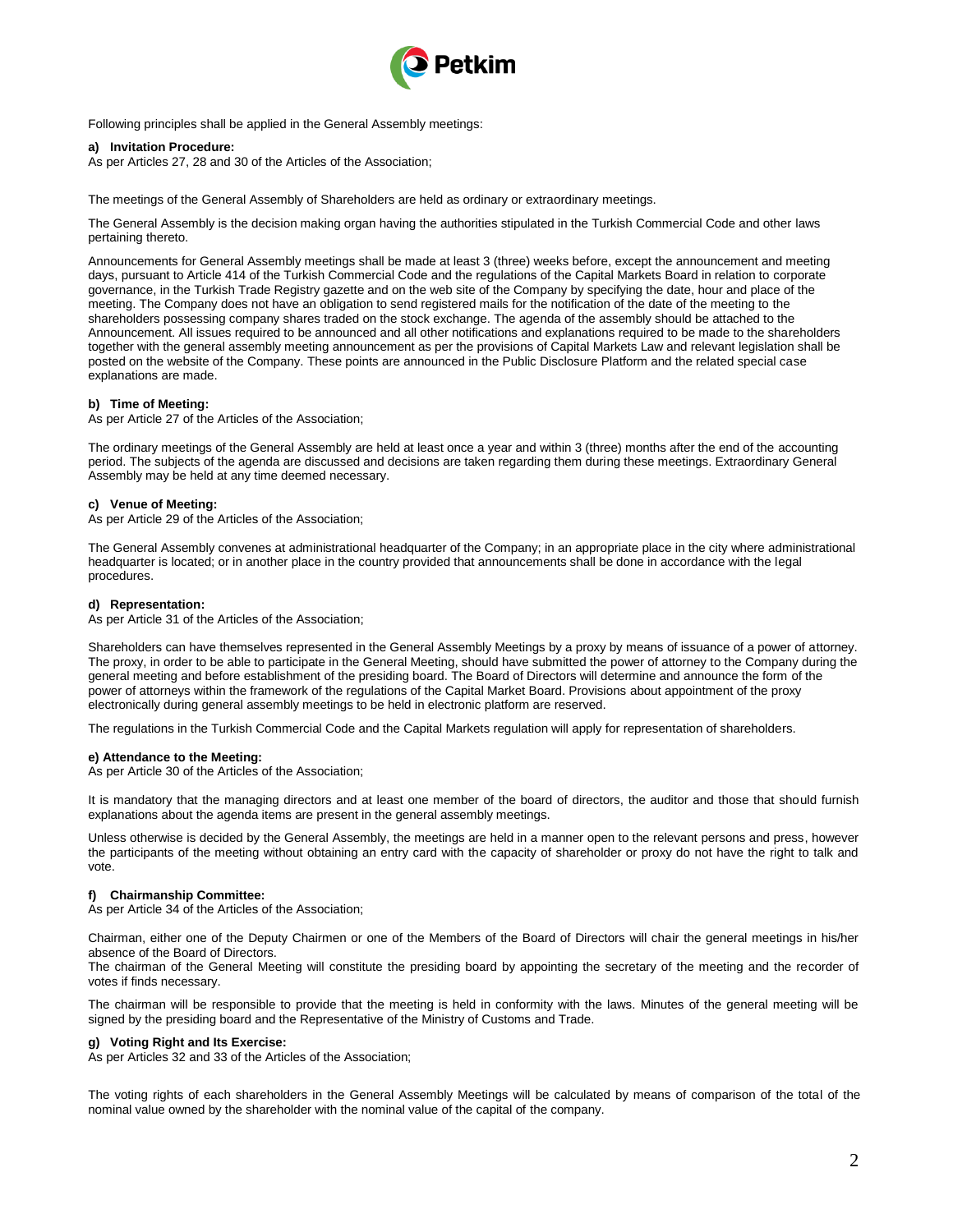

Turkish Commercial Code, Capital Market Law and the related legislation provisions are complied with.

Shareholders physically present in the General Meetings will cast votes by means of raising hands. However, upon request of shareholders representing one tenth of the capital owned by the shareholders present and by approval of the General Meeting, secret voting can be adopted. Regulations of the Capital Market Board about the matter are reserved.

#### **h) Meeting and Resolution Quorum:**

As per Article 30 of the Articles of the Association;

The General Assembly gathers with the participation of the shareholders possessing at least one fourth of the company capital, except the circumstances requiring a higher quorum in accordance with the Turkish Commercial Code and these Articles of Association, the decisions are taken with the majority of the present votes.

In the event that the above mentioned quorum is not established in the first meeting, invitation will be made once again for General Assembly Meeting and the amount of capital represented in the second meeting will not be taken into consideration and the resolutions will be adopted by majority votes of the shares represented. The provisions of Turkish Commercial Code about meetings and quorum for meetings to be held for amendment of the articles of association shall be reserved. In the event that resolutions subject to approval of the member of the Board of Directors representing the C group require a resolution of the General Meeting, adoption of such resolutions shall be subject to the affirmative vote of the C group shareholder.

Provisions about special meeting of owners of concessionary shares and the quorum for those meetings shall be subject to the regulations of Turkish Commercial Code.

In the event that the transactions which are deemed to be Significant Transactions, and any and all kinds of related party transactions of the company, and the transactions in relation to granting any guarantees, pledges and mortgages for the favor of any third persons are submitted to the approval of the general assembly as per the mandatory regulations in relation to Corporate Governance Principles of the Capital Markets Board, general assembly meeting and decision quorums shall be determined in accordance with the regulations of the Capital Markets Board.

Shareholders representing minimum one twentieth of the capital of the company may request from the board of directors, by indicating the reasons and agenda, that an invitation is made for a general assembly meeting or if a general assembly meeting is already to be held, then the agenda items they wish to be discussed are included in the agenda of the meeting. In the event that the request of the shareholders for holding a general assembly meeting or adding new items to the agenda are refused by the Board of Directors or that the request is not responded in affirmative manner within 7 (seven) working days, the commercial court of first instance located in the place where the headquarters of the company is located can, upon request of the same shareholders rule that an invitation has been made for general assembly meeting.

## **i) Internal Directive:**

Board of Directors shall issue an internal directive and submit for the approval of General Assembly regarding the rules in relation to the principles and procedures of General Assembly's operations in compliance with the Turkish Commercial Code and the regulations and communiqué introduced within the framework of this Law. Internal Directive has been approved by the General Assembly at 29/03/2013, published in the Official Gazette and come into effect at 08/04/2013.

### **j) Attendance to General Assembly meeting in Electronic Environment:**

As per Article 29/A of the Articles of the Association;

Right owners granted with the right to participate in General Assembly Meetings can participate in these Meetings by electronic platform as well as per the provisions of article 1527 of Turkish Commercial Code. As per the provisions of the Regulation about "General Meetings To Be Held By Incorporations In Electronic Platform", the company can set up the electronic general assembly meeting system or purchase services from the systems established for this purpose, in order to be able to hold a general assembly meeting in electronic platform in which members can attend express their opinions, make proposals and cast votes. In all General Assembly Meetings to be held, as per the provisions of this article about articles of association, the right owners and their representatives will be entitled to exercise their rights referred to in the provisions of the regulation through the system to be installed.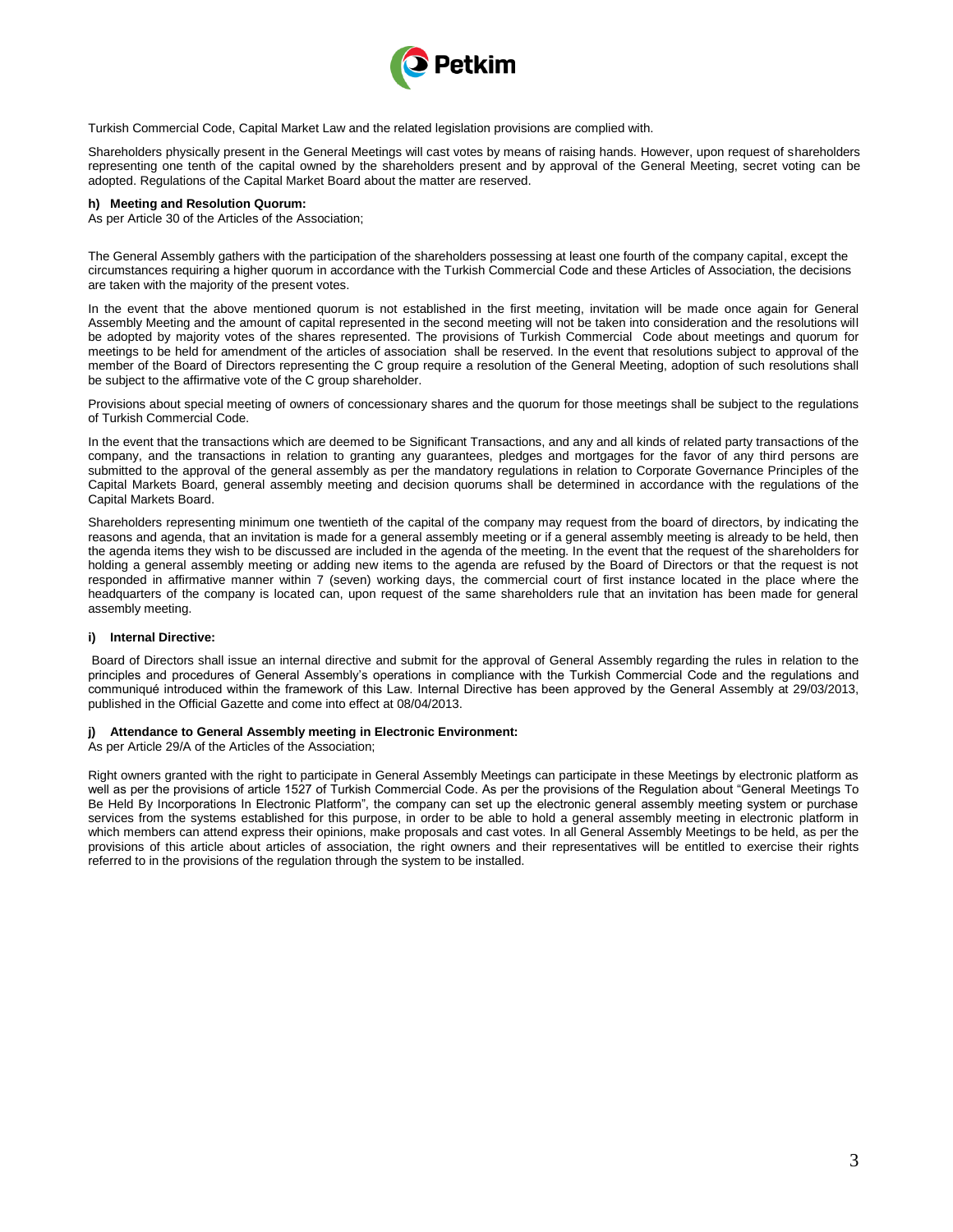

#### **OUR ADDITIONAL EXPLANATIONS PURSUANT TO REGULATIONS OF CAPITAL MARKET BOARD**

Additional disclosures which are required to be made pursuant to the "Communiqué of the Corporate Governance", numbered (II-17.1) of the Capital Markets Board become effective at 3rd January 2014, and which are pertaining to agenda items are stated below under the respective agenda item and the general disclosures are made in this section.

### **1.Shareholding Structure and Voting Right**

There is no privilege regarding voting rights in our Article of Association. Each share is entitled to one vote. Pursuant to the Article 11 of the Articles of Association, Group C shareholder has a privilege to nominate the Board of Directors. The validity of the decisions of the matters that mentioned on the Article 15 of the Articles of Association is subject to the affirmative vote of the member of Board of Directors elected from C group.

Voting rights of our Shareholders are shown below:

| <b>SHAREHOLDER</b>                  | <b>SHARE AMOUNT (TL)</b> | <b>RATIO OF</b><br><b>CAPITAL</b><br>$(\%)$ | <b>VOTING RIGHTS</b> | <b>RATIO OF</b><br><b>VOTING</b><br>RIGHTS $(\%)$ |
|-------------------------------------|--------------------------|---------------------------------------------|----------------------|---------------------------------------------------|
| SOCAR Turkey Petrokimya A.S.        | 765.000.000,00           | 51,0000                                     | 76,500,000,000       | 51,0000                                           |
| Other                               | 734.999.999,99           | 48,9999                                     | 73.499.999.999       | 48,9999                                           |
| <b>Privatization Administration</b> | 0,01                     | 0,0001                                      |                      | 0,0001                                            |
|                                     | 1.500.000.000,00         | 100,00                                      | 150.000.000.000      | 100,00                                            |

### **2. Information about the request of shareholders, Capital Market Board and other public corporations to add a new agenda item**

No written request from the shareholders reached to IR department to add a new agenda item in the General Assembly Meeting which will be held on 30 March 2018.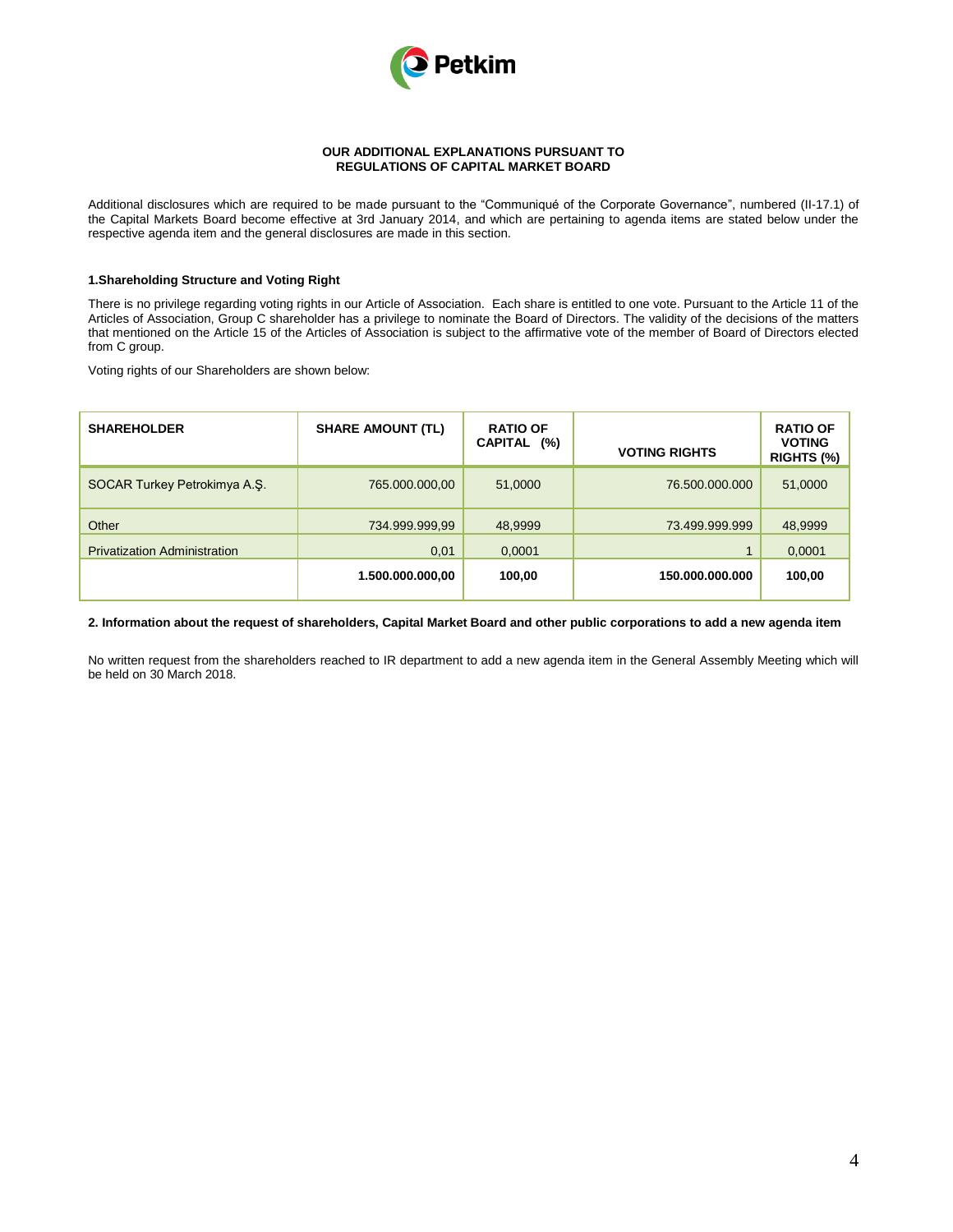

#### **AGENDA OF THE ORDINARY GENERAL ASSEMBLY MEETING OF PETKİM PETROKİMYA HOLDİNG A.Ş. RELATED TO 2017 ACTIVITY YEAR**

- 1. Opening and composition of the Meeting Presidency,
- 2. Reading, discussion and approval of the Activity Report of the Board of Directors for activity year of 2017,
- 3. Reading the report of the Auditor pertaining to activity year of 2017,
- 4. Reading, discussion and approval of the financial statements pertaining to activity year of 2017,
- 5. Release of the Chairman and members of the Board of Directors on account of their activities and accounts for activity year of 2017,
- 6. Discussion of the proposal of the Board of Directors on the usage of the profit pertaining to the activity year of 2017, determination of the declared profit and dividend share ratio and taking a resolution thereon,
- 7. Amendment of Clause 6 of the Company's Articles of Association bearing the title of "Share Capital",
- 8. Submitting the election of the new Board Member for a vacant position to the approval of the General Assembly in accordance with Article 11 of the Articles of Association of the Company and Article 363 of TCC,
- 9. Determination of the monthly gross remunerations to be paid to the members of the Board of Directors,
- 10. Approval of the election of the Independent Audit Firm by the Board of Directors pursuant to Turkish Commercial Code and Capital Markets legislation,
- 11. Informing the Shareholders on the aid and donations granted by our Company within the activity year of 2017,
- 12. Taking a resolution on the limit of aid and donation of our Company that will be made until 2018 Ordinary General Assembly Meeting pursuant to the Article 19/5 of the Capital Markets Law
- 13. Informing the General Assembly regarding respective transactions of the persons mentioned in the clause (1.3.6) of "Corporate Governance Principles" which is annexed to Communiqué of the Capital Markets Board "Corporate Governance" numbered (II-17.1),
- 14. Granting the Members of the Board of Directors authorization to perform the transactions stated in Articles 395 and 396 of Turkish Commercial Code,
- 15. Informing the General Assembly with regard to the guarantees, pledges and mortgages given by the Company in favor of third parties in 2017 and of any benefits or income thereof, pursuant to Clause 12/4 of Communiqué of the Capital Markets Board "Corporate Governance" numbered (II-17.1),
- 16. Wishes and closing.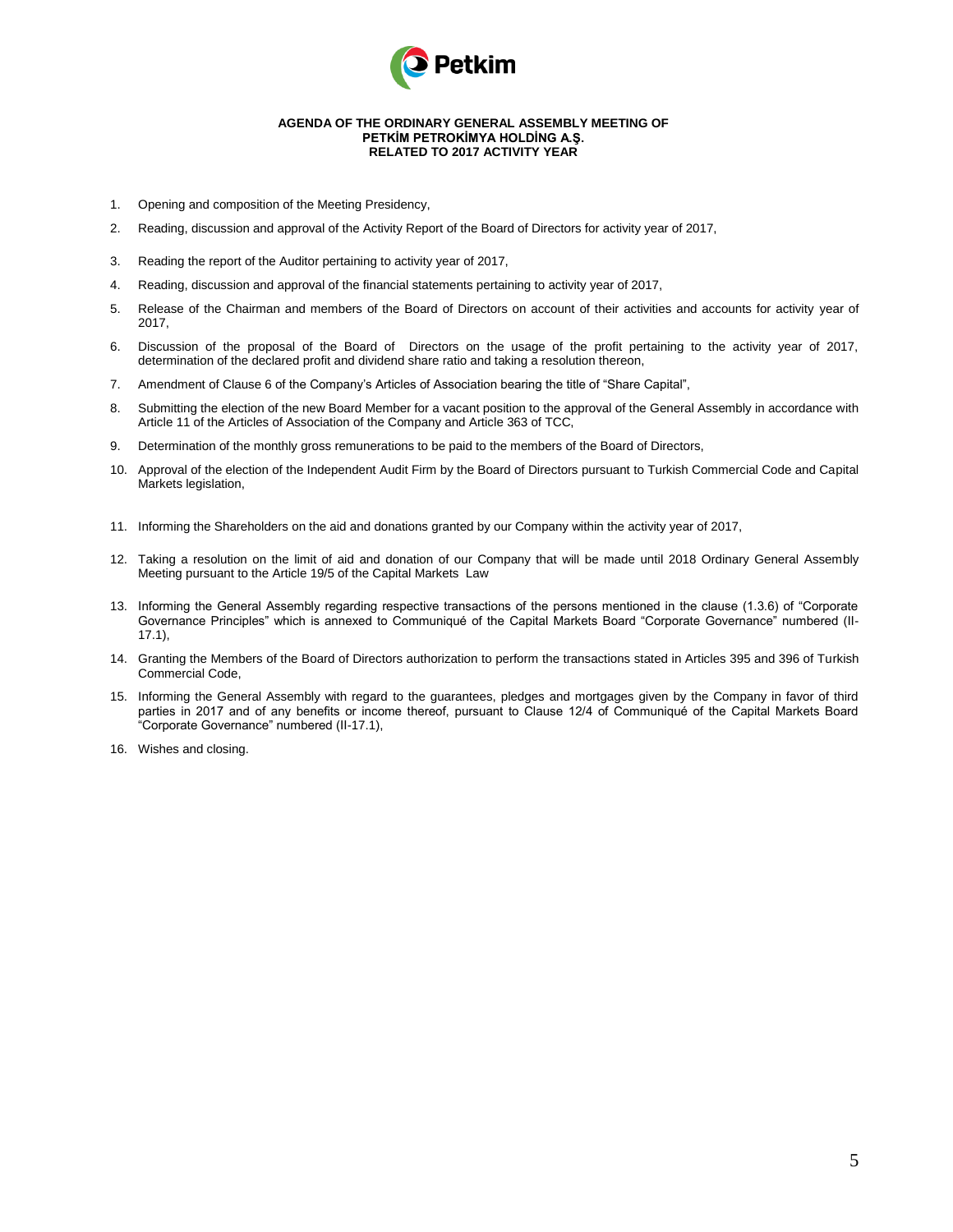

### **PROXY**

# **PETKİM PETROKİMYA HOLDİNG ANONİM ŞİRKETİ**

I hereby appoint ………………………………………………………. who is introduced hereinbelow in detail as my representative to represent me in the Ordinary General Assembly Meeting of Petkim Petrokimya Holding Anonim Şirketi which shall be held on 30/03/2018 at 10:30 am in Aliağa /İZMİR in line with my below aspects; and to cast vote, to give proposals and to sign the necessary documents in the same.

Representative(\*);

Name - Surname/Business Title:

TR ID No/Tax No, Trade Registry &No and MERSİS no:

*(\*)Foreign representatives have to present the equivalents of the aforementioned information, if any.* 

## **A) SCOPE OF THE REPRESENTATIVE AUTHORITY**

## **1. On the items of General Assembly Agenda:**

- a) The representative has the authority to vote in line with his/her own opinion.
- b) The representative has the authority to vote in accordance with the proposals of the management of the Company.

c) The representative has the authority to vote for agenda items in line with the following instructions;

#### **Instructions:**

*In case of the selection of (c) option, specific instructions for each agenda item shall be presented as marking one of the options given next to related General Assembly agenda item (accept or reject;) and in case of the selection of reject option, specific instructions for each agenda item, if any, shall be presented as indicating the statement of opposition which is requested to be written on the General Assembly minute.*

| Agenda Items (*)                                                                                                                                                                                                                                                          | Accept | Reject | <b>Statement of</b><br><b>Opposition</b> |
|---------------------------------------------------------------------------------------------------------------------------------------------------------------------------------------------------------------------------------------------------------------------------|--------|--------|------------------------------------------|
| 1. Opening and composition of the Meeting Presidency,                                                                                                                                                                                                                     |        |        |                                          |
| 2. Reading, discussion and approval of the Activity Report of the Board of<br>Directors for activity year of 2017,                                                                                                                                                        |        |        |                                          |
| 3. Reading the Auditor's report pertaining to activity year of 2017,                                                                                                                                                                                                      |        |        |                                          |
| 4. Reading, discussion and approval of the financial statements pertaining to<br>activity year of 2017,                                                                                                                                                                   |        |        |                                          |
| 5. Release of the Chairman and members of the Board of Directors on account<br>of their activities and account for activity year of 2017,                                                                                                                                 |        |        |                                          |
| 6. Discussion of the proposal of the Board of Directors on the profit usage<br>pertaining to the activity year of 2017; determination of the declared profit and<br>dividend share ratio and taking a resolution thereon,                                                 |        |        |                                          |
| Amendment of Clause 6 of the Company's Articles of Association<br>7.<br>bearing the title of "Share Capital"                                                                                                                                                              |        |        |                                          |
| Submitting the election of the new Board Member for a vacant position<br>8.<br>to the approval of the General Assembly in accordance with Article 11 of the<br>Articles of Association of the Company and Article 363 of TCC                                              |        |        |                                          |
| 9. Determination of the monthly gross remunerations to be paid to the<br>members of the Board of Directors,                                                                                                                                                               |        |        |                                          |
| 10. Approval of the election of the Independent Audit Firm by the Board of<br>Directors pursuant to Turkish Commercial Code and Capital Markets legislation,                                                                                                              |        |        |                                          |
| 11. Informing the Shareholders on the aid and donations granted by our<br>Company within the activity year of 2017,                                                                                                                                                       |        |        |                                          |
| 12. Taking a resolution on the limit of aid and donations of our Company that will<br>be made until 2018 Ordinary General Assembly Meeting pursuant to the Article<br>19/5 of the Capital Markets Law,                                                                    |        |        |                                          |
| Informing the General Assembly regarding respective transactions of the<br>13.<br>persons mentioned in the clause (1.3.6) of "Corporate Governance Principles"<br>which is annex to Communiqué of the Capital Markets Board "Corporate<br>Governance" numbered (II-17.1), |        |        |                                          |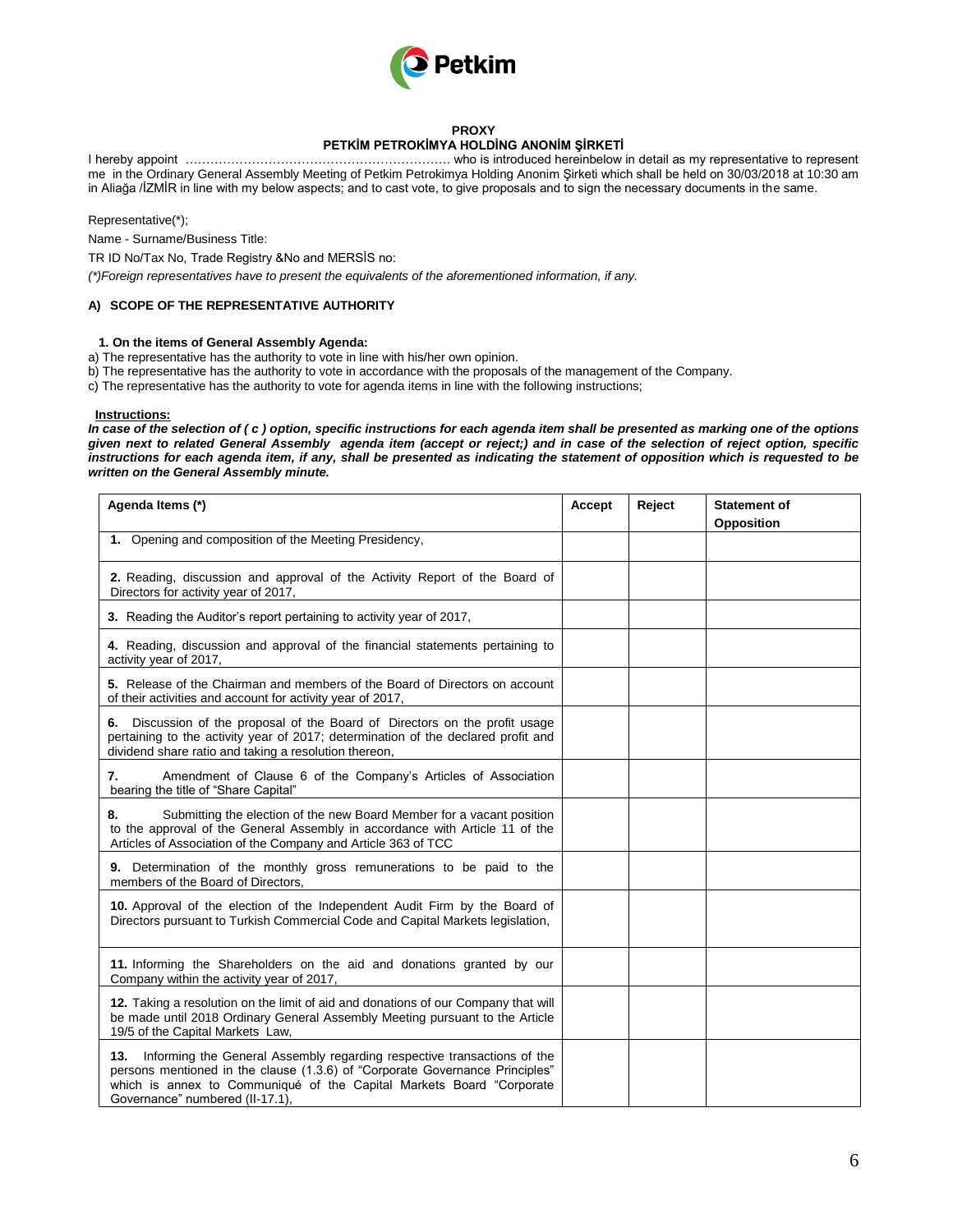

| <b>14.</b> Granting the Members of the Board of Directors authorization to perform<br>the transactions provided for in Articles 395 and 396 of the Turkish Commercial<br>Code,                                                                                                                                     |  |  |
|--------------------------------------------------------------------------------------------------------------------------------------------------------------------------------------------------------------------------------------------------------------------------------------------------------------------|--|--|
| 15. Pursuant to the clause of 12/4 of Communiqué of the Capital Markets<br>Board "Corporate Governance" numbered (II-17.1), informing the General<br>Assembly in regards to the guarantees, pledges and mortgages given by the<br>Company in favor of third parties in 2017 and of any benefits or income thereof. |  |  |
| Wishes and closing.<br>16.                                                                                                                                                                                                                                                                                         |  |  |

## **2. Specific instructions on other issues that may arise at the General Assembly meeting and on the exercise of the minority rights:**

- a) The representative has the authority to vot in line with his/her own opinion.
- b) The representative does not have the authority to vote in line with these matters.
- c) The representative has the authority to vote for agenda items in line with the following specific instructions.

#### **SPECIFIC INSTRUCTIONS: The specific instructions, if any, are indicated hereunder.**

- **B) Shareholder specifies the shares that he/she asks the representative to represent by selecting one of the following options.**
- **1. I hereby confirm my shares the details of which are indicated below to be represented by the representative.**

a) Issue and Serial:\*

b) Number/Group:\*\*

- c) Number of Shares Nominal Value:
- ç) Whether it has privilege for vote or not:
- d) Whether it is a Bearer or Registered share:\*
- e) The ratio of the share to total shares owned by the owner/ voting rights:
- \*The above information is not requested for the shares followed up as registered.

\*\*For the shares followed up as registered, group information will be presented instead of number.

## **2. I hereby confirm that my all shares stated in the list regarding the shareholders that will participate to General Assembly Meeting prepared on one day before the General Assembly Meeting date by Central Registry Agency.**

## **SHAREHOLDER**

Name Surname or Title(\*): TR ID No/Tax No, Trade Registry & No and MERSİS no: Address:

*(\*) Foreign representatives have to present the equivalents of the aforementioned information, if any.* 

**SIGNATURE**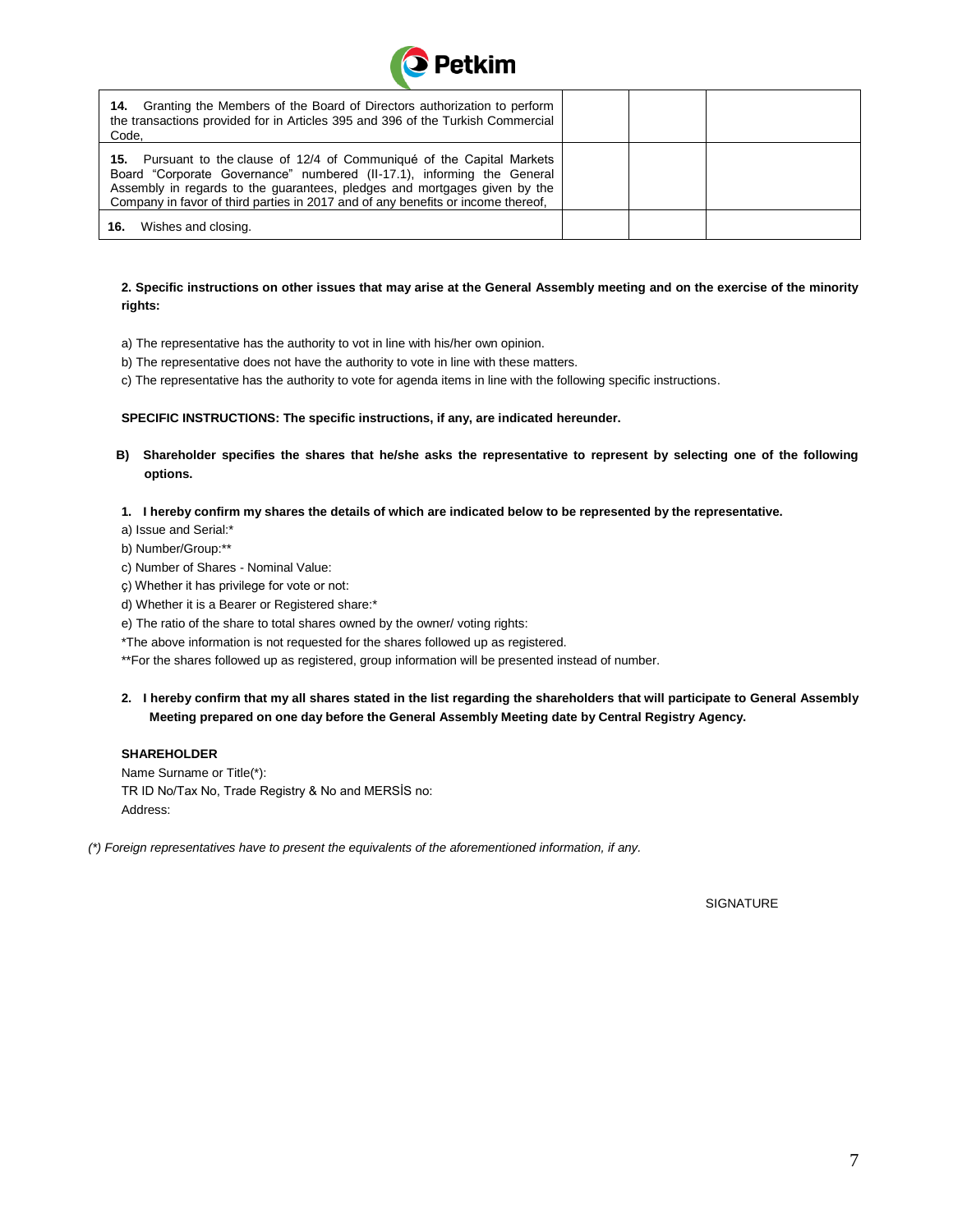

#### **EXPLANATIONS ON THE AGENDA OF ORDINARY GENERAL ASSEMBLY**

#### **1. Opening and composition of the Meeting Presidency**

The Meeting presidency to conduct the General Assembly Meeting will be composed pursuant to the "Turkish Commercial Code" (TCC) and the "Regulation on General Assembly Meetings of Capital Stock Companies and Commissioners of the Ministry of Industry and Commerce to be present at such Meetings" (the Regulation).

**2. Reading, discussion and approval of the Activity Report of the Board of Directors for activity year of 2017**

The Board's Activity Report pertaing to operating year 2017 prepared in accordance with Turkish Commercial Code (TCC) and Regulation will be made available to the shareholders for review at the headquarters of the company, at the İstanbul office in Reşitpaşa Mah. Eski Büyükdere Cad. Park Plaza No:14, Floor: 2, No: 8, Independent Section, Şişli-İstanbul, at Bakü, Heydar Aliyev 121, Socar Tower, 14th Floor, Bakü, Azerbaijan, Petkim representative office, on [\(www.petkim.com.tr\)](http://www.petkim.com.tr/) and on Public Disclosure Platform [\(www.kap.gov.tr\)](http://www.kap.gov.tr/), shall be read out for opinions and approval of the shareholders

#### **3. Reading the report of the Auditor pertaining to activity year of 2017**

The General Assembly shall be informed about the Audit Report prepared by pursuant to the Turkish Commercial Code (TCC) PwC Bağımsız Denetim ve Serbest Muhasebeci Mali Müşavirlik A.Ş that was selected as company auditor for 2017 and which will be reached on Petkim's Headquarters, Petkim's İstanbul brunch, Petkim Azerbaijan repsensentative office, Electronic General Assembly System (EGAS) of Central Registry Agency Inc. (CRA) and Petkim's website [\(www.petkim.com.tr\)](http://www.petkim.com.tr/)

**4. Reading, discussion and approval of the financial statements pertaining to activity year of 2017**

Consolidated balance sheet, profit and loss accounts pertaining to the accounting period 01.01.2017 – 31.12.2017 which are prepared in accordance with the provisions of TCC and Capital Market Law (CML) and relevant regulations and which are made available to the shareholders for review at the headquarters of the Company and on [\(www.petkim.com.tr\)](http://www.petkim.com.tr/) as from 01.03.2018 shall be read out at the General Assembly; and shall be submitted to the approval of the Shareholders.

#### **5. Release of the Chairman and members of the Board of Directors on account of their activities and accounts for activity year of 2017**

The release of the members of Board of Directors from the operations and actions of the Company during the operational year 2017 shall be submitted to the approval of General Assembly, under the provisions of the TCC and the Regulation.

**6. Discussion of the proposal of the Board of Directors on the profit usage pertaining to the activity year of 2017; determination of the declared profit and dividend share ratio and taking a resolution thereon,**

- According to the Consolidated Financial Statements for the period of 01.01.2017-31.12.2017, our Company has earned a "Net Term Profit" of TL 1.389.444.370 pursuant to the principles of Capital Markets Board ("CMB") Communiqué (II-14.1) and TL 1.430.911.320,44 pursuant to Tax Procedure Law.

- As stated in the profit distribution table, pursuant to the Board Resolution of 02.03.2018 with the number 2018-8/16 TL 71.545.566,03 will be allocated to the primary legal reserves, TL 46.500.000,00 will be allocated to the second legal reserves and TL 622.865.754,41 shall be allocated to the extraordinary reserves from the total profit of TL 1.430.911.320,44,

In accordance with the provisions of Capital Markets Board's Communiqué numbered 19.1, the dividend at the amount of TL 600.000.000 540.000.000,00 shall be distributed to the shareholders in cash and gross dividend in the amount of TL 150.000.000,00 corresponding to %10 of the issued capital shall be distributed to shareholders as bonus shares to be covered from Special Funds, The date of payment of cash dividends shall be as 03/05/2018, and distribution of bonus shares shall be following the completion of the legal process

In the event that this profit distribution offer has been approved by the General Assembly,

- Cash dividend in the rate of %36 % by gross=net 0,36 kr for each share certificate with a nominal value of 1,00 kr shall be paid to our shareholders which are full fledged tax payer organizations and those limited tax payer shareholders which obtain dividends through a business or permanent representative in Turkey, and
- Cash dividend in the rate of 36% by gross 0,36 kr and 0,306 kr for each share certificate with a nominal value of 1,00 kr shall be paid to our other shareholders,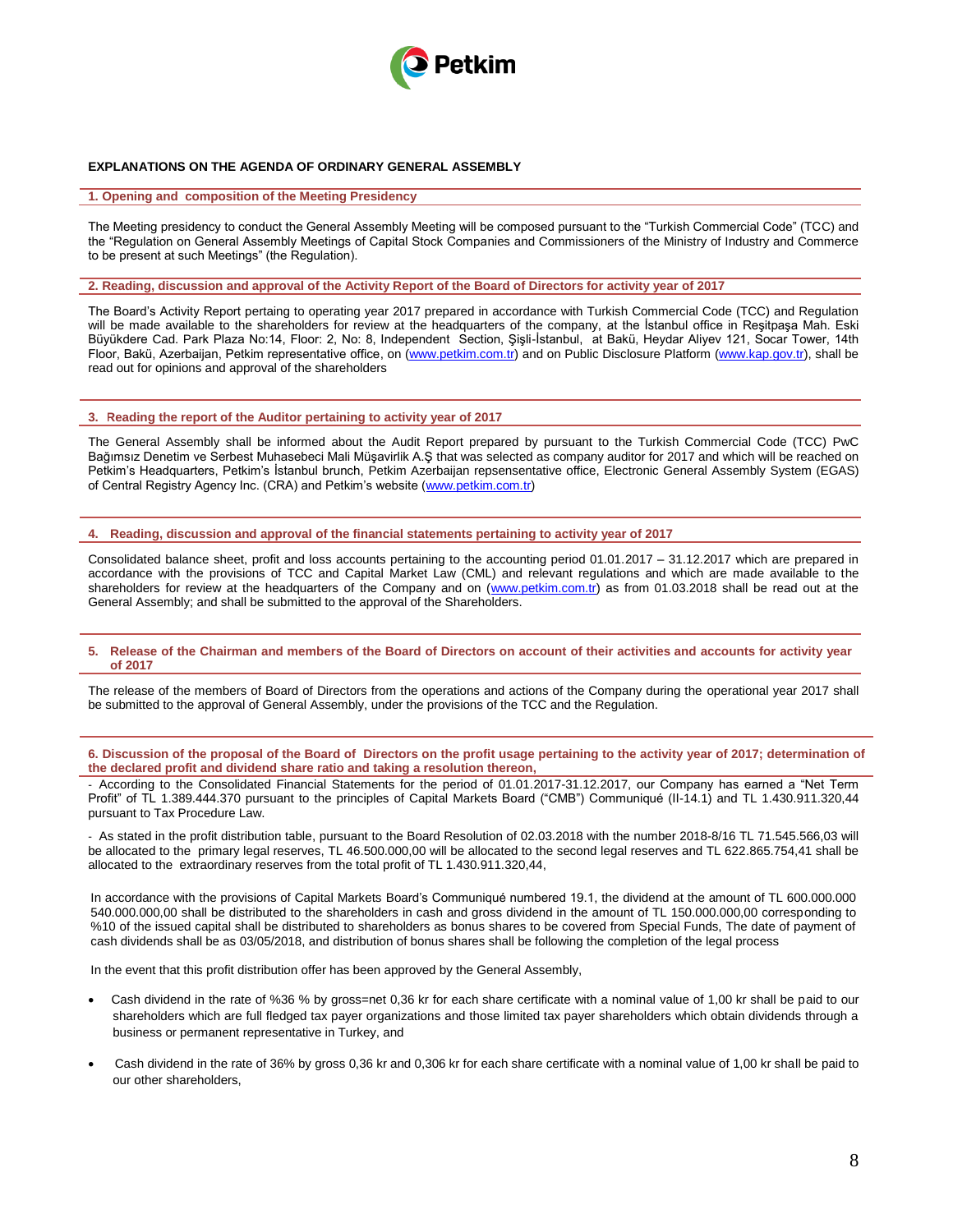

To each shareholder, bonus shares on the ratio of 10% per share at the nominal value of 1 kr shall be distributed.

The profit distribution table is available in **(Attachment-1).**

### **7. Amendment of Clause 6 of the Company's Articles of Association bearing the title of "Share Capital",**

Necessary permissions have been obtained from the Capital Markets Board and from the T.R. Ministry of Customs and Commerce, General Directorate of Domestic Trade;

The amendment of Clause 6 of the Company's Articles of Association bearing the title of "Share Capital" as attached so as extend the validity period of Company's registered share capital cap **(Attachment-2)**

**8. Submitting the election of the new Board Member for a vacant position to the approval of the General Assembly in accordance with Article 11 of the Articles of Association of the Company and Article 363 of TCC,**

The election of Ms. Neslihan TONBUL having Turkish ID Number of 27985394658, residing at Ömer Paşa Sokak No:26 Deniz Apt. D:4 Erenköy Kadıköy/İSTANBUL for the vacant position within the year, in accordance with Article 11 of the Articles of Association of the Company and Article 363 of TCC,

CV of Board Member is attached in (**Attachment-3**).

**9. Determination of the monthly gross remunerations to be paid to the members of the Board of Directors,**

In accordance with the provisions of the Turkish Commercial Code, the Regulation and Articles of Association, the remunerations to be paid to the members of the Board of Directors shall be negotiated and determined.

**10. Approval of the election of the Independent Audit Firm by the Board of Directors pursuant to Turkish Commercial Code and Capital Markets legislation,** 

It is decided by Board of Directors of our Company that PwC Bağımsız Denetim ve Serbest Muhasebeci Mali Müşavirlik A.Ş. shall be appointed as the independent audit company to audit 2018 annual and interim financial statements of our Company- which shall be issued pursuant to the Capital Markets Board regulations- and to carry out other duties as stated in Capital Markets legislation and Turkish Commercial Code upon the suggestion of the Audit Committee and to offer the choice of independent audit company to the approval of the General Assembly.

**11. Informing the Shareholders on the aid and donations granted by our Company within the activity year of 2017,**

The donations made within the year are required to be submitted to the approval of the General Assembly in accordance with Communiqué of the Capital Markets Board with number (II-19.1), Article 6. Our company has made a donation at an amount of TL 5.637.538,65 in 2017. This item is not subject to approval of the General Assembly, but only bears an informative purpose.

|      | PETKIM PETROKIMYA HOLDING A.S.                                          |               |              |
|------|-------------------------------------------------------------------------|---------------|--------------|
|      | LIST OF AIDS AND DONATIONS DEBITED AS EXPENSES, AS OF DECEMBER 31, 2017 |               |              |
|      | <b>General aid and donations</b>                                        |               | TL.          |
| 2017 | Vehicle Donation to Izmir Police Department                             |               | 86.651,00    |
| 2017 | Aliağa Municipiality Ambulance Donation                                 |               | 155.760,00   |
| 2017 | Aid to Azeri Students                                                   |               | 344.218,23   |
| 2017 | Heydar Aliyev Vocational School Workshop Building                       |               | 4.926.500,02 |
| 2017 | Heydar Aliyev Vocational School Security Aid                            |               | 59.059,00    |
| 2017 | Chess Tournament Donation for the Parent                                |               | 8.500,00     |
| 2017 | Donation to Baku Higher School Students                                 |               | 56.710,40    |
| 2017 | Tema Foundation                                                         |               | 140,00       |
|      |                                                                         | <b>TOTAL:</b> | 5.637.538.65 |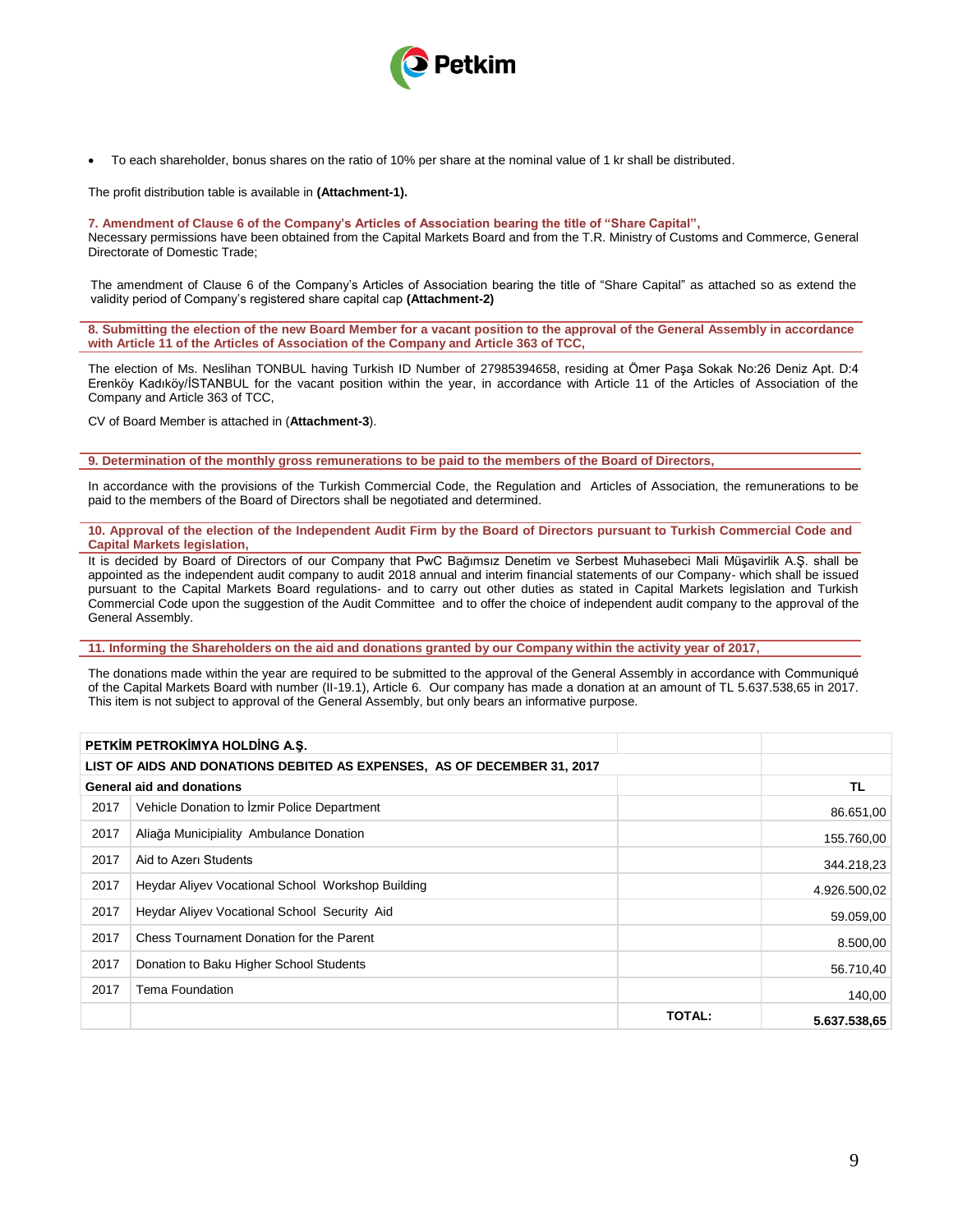Petkim

**12. Taking a resolution on the limit of aid and donations of our Company that will be made until 2018 Ordinary General Assembly Meeting pursuant to the Article 19/5 of the Capital Markets Law,**

Pursuant to the Article 19 clause 5 of Capital Markets Board, the limit of aid and donation of our Company that will be made until 2018 Ordinary General Assembly Meeting shall be discussed and a resolution shall be taken thereon.

**13. Informing the General Assembly regarding respective transactions of the persons mentioned in the clause (1.3.6) of "Corporate Governance Principles" which is annex to Communiqué of the Capital Markets Board "Corporate Governance" numbered (II-17.1),**

Informing the General Assembly regarding respective transactions of the persons mentioned in the clause (1.3.6) of "Corporate Governance Principles" which is annex to Communiqué of the Capital Markets Board "Corporate Governance" numbered (II-17.1), if any. This item is not subject to approval by the General Assembly, but only bears an informative purpose.

**14. Granting the Members of the Board of Directors authorization to perform the transactions provided for in Articles 395 and 396 of the Turkish Commercial Code,**

Since General Assembly's approval is required for the members of the Board of Directors to perform any transaction pursuant to Article 395 ("Prohibition of conducting transaction with company, to become indebted to company") and Article 396 ("Non-Compete Obligation") of Turkish Commercial Code and Section 396, Granting this permission shall be presented to the approval of the shareholders.

**15. Pursuant to the clause of 12/4 of Communiqué of the Capital Markets Board "Corporate Governance" numbered (II-17.1), informing the General Assembly in regards to the guarantees, pledges and mortgages given by the Company in favor of third parties in 2017 and of any benefits or income thereof,**

This agenda item is not subject to approval of the General Assembly, but only bears an informative purpose. Information on the details of the collaterals, mortgages and pledges given to carry out the regular commercial activities of the Company are provided in footnotes of the Audited Financial Statements dated 31 December 2017. The information note regarding the guarantees, pledges and mortgages provided by the Company to third parties or the derived income or interest thereof will also be read out during the General Assembly; and shall be submitted to the information of the shareholders.

**16. Closing remarks and meeting close.**

**ATTACHMENT-1: Profit Distribution Table ATTACHMENT-2: Amendment Text** 

**ATTACHMENT-3: CV of Board member**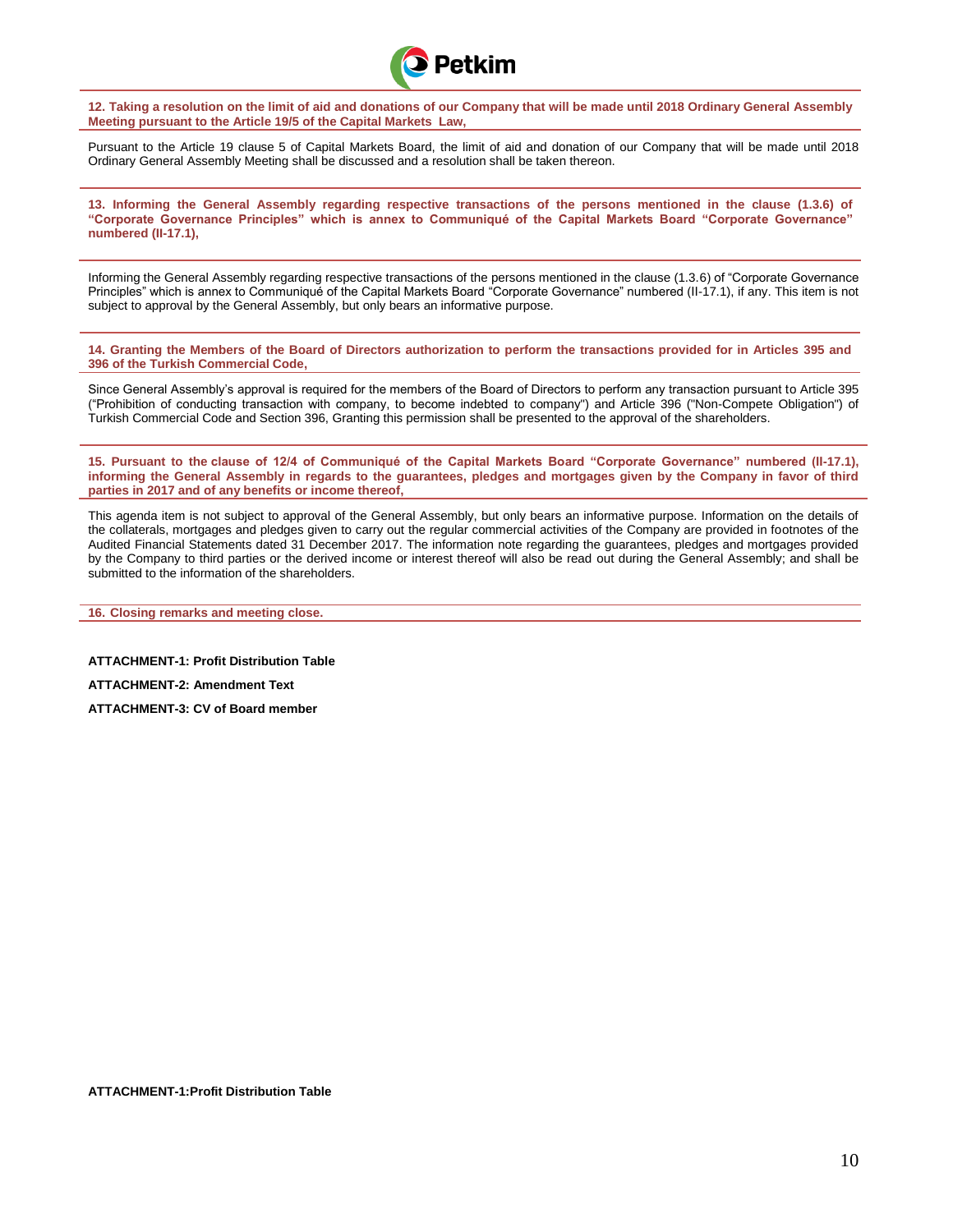

#### **PETKİM PETROKİMYA HOLDİNG A.Ş. 2017 YILI**

#### **PROFIT DISTRIBUTION TABLE THAT WILL BE SUBMITTED TO SHAREHOLDERS' MEETING**

|                                                                                        |   | <b>Per Capital Market Regulations</b> | Per Legal Records |
|----------------------------------------------------------------------------------------|---|---------------------------------------|-------------------|
| DISTRIBUTION OF CURRENT PROFIT                                                         |   |                                       |                   |
| 1) Paid In/ Issued Capital                                                             | Р | 1.500.000.000,00                      | 1.500.000.000,00  |
| 2) Total Legal Reserve Funds (Per Legal Records)                                       | × | 192.598.686,03                        | 192.598.686,03    |
| Information on privileges in profit distribution if any in the Articles of Association |   |                                       |                   |
| 3) Current Period Profit                                                               |   | 1.670.575.738,00                      | 1.679.437.407,48  |
| 4) Taxes Payable                                                                       | P | (268.616.240,00)                      | (248.526.087,04)  |
| 5) NET PROFIT                                                                          |   | 1.401.959.498,00                      | 1.430.911.320,44  |
| 6) Previous Years Losses                                                               | F |                                       |                   |
| 7) First Legal Reserves                                                                |   | 71.545.566,03                         | 71.545.566,03     |
| 8) NET DISTRIBUTABLE PROFIT FOR THE PERIOD                                             |   | 1.330.413.931,97                      | 1.359.365.754,41  |
| 9) Donations Made During The Year                                                      |   | 5.637.538,65                          | 5.637.538,65      |
| 10) NET DISTRIBUTABLE PROFIT ADDED DONATIONS                                           |   | 1.336.051.470,62                      | 1.365.003.293,06  |
|                                                                                        |   |                                       |                   |
| 11) First Dividend to Shareholders                                                     |   | 690.000.000,00                        |                   |
| - Cash                                                                                 |   | 540.000.000,00                        |                   |
| - Bonus Shares                                                                         |   | 150.000.000,00                        |                   |
| 12) Dividend to Privileged Shareholders                                                |   |                                       |                   |
| 13) Dividend to Board Members and Employees, etc.                                      |   |                                       |                   |
| 14) Dividend to Redeemed Shareholders                                                  |   |                                       |                   |
| 15) Secondary Dividend to Shareholders                                                 |   |                                       |                   |
| 16) Secondary Legal Reserves                                                           |   | 46.500.000,00                         |                   |
| 17) Statuatory Reserves                                                                |   |                                       |                   |
| 18) Special Reserves                                                                   |   |                                       |                   |
| 19) EXTRAORDINARY RESERVES                                                             |   | 593.913.931,97                        | 622.865.754,41    |
| 20) Other resources payable                                                            |   |                                       |                   |
| - Previous Years Profit                                                                |   |                                       |                   |
| - Extraordinary Reserves                                                               |   |                                       |                   |
| - Other Distributable Reserves As Per The Law And the Articles of Association          |   |                                       |                   |
| Earnings Per Share (Krş)                                                               |   | 0.9346                                |                   |
|                                                                                        |   |                                       |                   |
| Dividend Per Share (krs) (Gross)                                                       |   | 0.4600                                |                   |

## **INFORMATION ABOUT DIVIDEND RATIO**

|       | Information About Dividend Ratio                              |                                  |                                |                                  |                  |
|-------|---------------------------------------------------------------|----------------------------------|--------------------------------|----------------------------------|------------------|
|       | Group                                                         | <b>Total Dividend Amount TL</b>  |                                | Dividend to 1 Krs Nominal Shares |                  |
|       |                                                               | Cash TL.                         | <b>Bonus Shares TL</b>         | Amount Krs                       | Rate %           |
| GROSS | SOCAR Turkey Petrokimya A.Ş.<br>Others (Publicly Held Shares) | 275.400.000,00<br>264.600.000,00 | 76.500.000,00<br>73.500.000,00 | 0,460000<br>0,460000             | 46,000<br>46,000 |
|       | Privatization Administration                                  | 0,00                             | 0,00                           | 0,460000                         | 46,000           |
|       | Total:                                                        | 540.000.000,00                   | 150.000.000,00                 |                                  |                  |

| GROSS | Privatization Administration                                                                                                                                                                | 0,00                                                                                | 0,00                           | 0,460000             | 46,000           |  |
|-------|---------------------------------------------------------------------------------------------------------------------------------------------------------------------------------------------|-------------------------------------------------------------------------------------|--------------------------------|----------------------|------------------|--|
|       | Total:                                                                                                                                                                                      | 540.000.000,00                                                                      | 150.000.000,00                 |                      |                  |  |
|       |                                                                                                                                                                                             |                                                                                     |                                |                      |                  |  |
| ĒΓ    | SOCAR Turkey Petrokimya A.Ş.<br>$(*)$<br>Others (Publicly Held Shares)                                                                                                                      | 275.400.000,00<br>224.910.000,00                                                    | 76.500.000,00<br>73.500.000,00 | 0,460000<br>0,406000 | 46,000<br>40,600 |  |
|       | <b>Privatization Administration</b>                                                                                                                                                         | 0,00                                                                                | 0,00                           | 0,460000             | 46,000           |  |
|       | Total:                                                                                                                                                                                      | 500.310.000,00                                                                      | 150.000.000,00                 |                      |                  |  |
|       | THE RATIO OF DIVIDEND DISTRIBUTED OVER NET DISTRIBUTABLE PROFIT ADDED DONATIONS                                                                                                             |                                                                                     |                                |                      |                  |  |
|       | Dividend Distributed To Shareholders (TL)                                                                                                                                                   | The Ratio of Dividend Distributed Over Net Distributable Profit Added Donations (%) |                                |                      |                  |  |
|       | 690.000.000,00                                                                                                                                                                              | 51,64                                                                               |                                |                      |                  |  |
|       | (*) While calculating the net divident, tax witholding rate of %15 is used, assuming that all publicly held shares are owned by full fledged real persons. Taxwitholding may change in line |                                                                                     |                                |                      |                  |  |

## **THE RATIO OF DIVIDEND DISTRIBUTED OVER NET DISTRIBUTABLE PROFIT ADDED DONATIONS**

| Dividend Distributed To Shareholders (TL) | The Ratio of Dividend Distributed Over Net Distributable Profit Added Donations (%) |
|-------------------------------------------|-------------------------------------------------------------------------------------|
| 690.000.000.00                            | 51,64                                                                               |

While calculating the net divident, tax witholding rate of %15 is used, assuming that all publicly held shares are owned by full fledged real persons. Taxwitholding may change in line<br>with information that will be obtained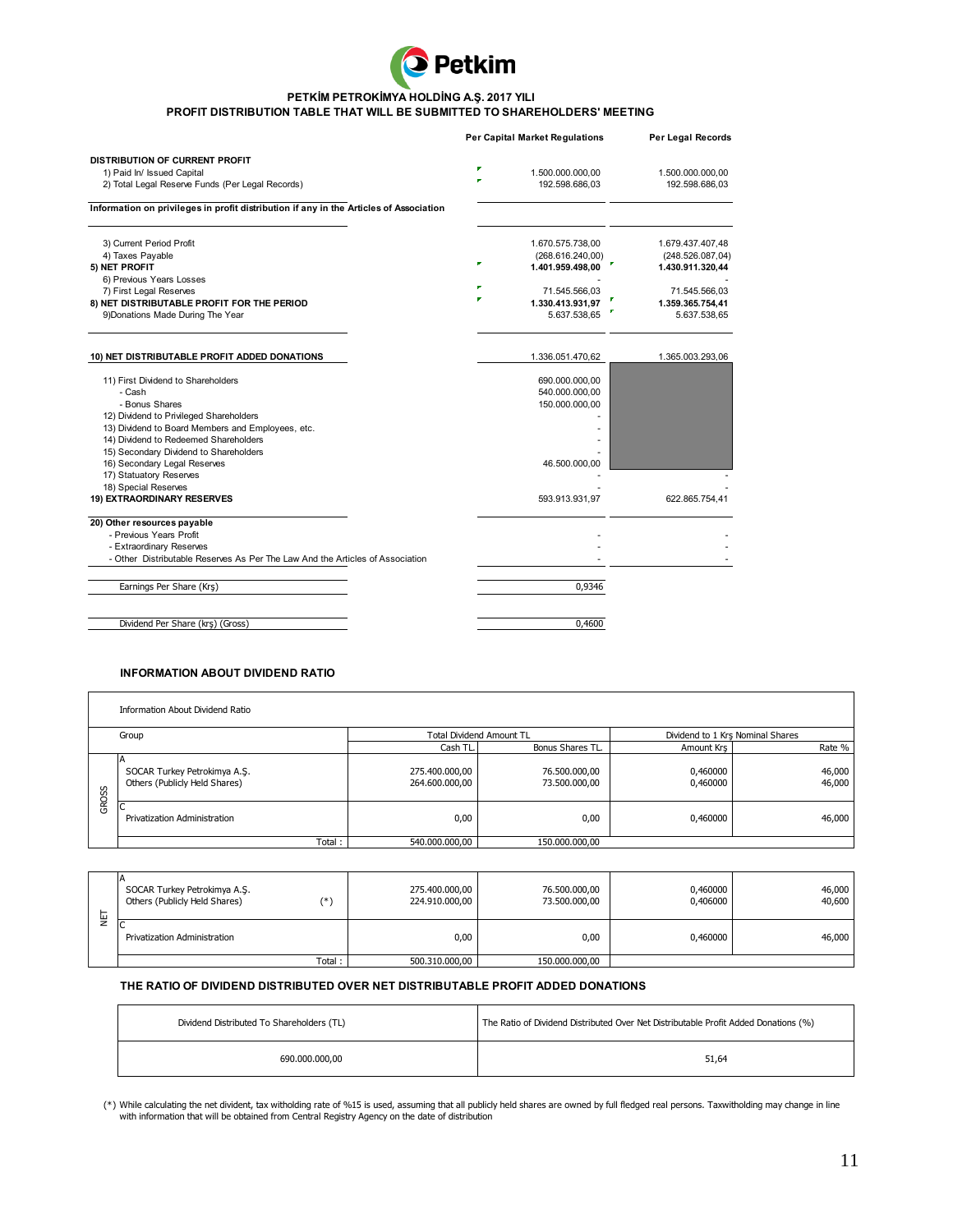

# **ATTACHMENT-2: Amendment Text**

| OLD TEXT                                                                                                                                                                                                                                                                                                                                                                                                                                                                                                                                                                                                                                                                                                                                                                                                                                                                                                                                                                 | <b>NEW TEXT</b>                                                                                                                                                                                                                                                                                                                                                                                                                                                                                                                                                                                                                                                                                                                                                                                                                                                                                                                                                              |  |
|--------------------------------------------------------------------------------------------------------------------------------------------------------------------------------------------------------------------------------------------------------------------------------------------------------------------------------------------------------------------------------------------------------------------------------------------------------------------------------------------------------------------------------------------------------------------------------------------------------------------------------------------------------------------------------------------------------------------------------------------------------------------------------------------------------------------------------------------------------------------------------------------------------------------------------------------------------------------------|------------------------------------------------------------------------------------------------------------------------------------------------------------------------------------------------------------------------------------------------------------------------------------------------------------------------------------------------------------------------------------------------------------------------------------------------------------------------------------------------------------------------------------------------------------------------------------------------------------------------------------------------------------------------------------------------------------------------------------------------------------------------------------------------------------------------------------------------------------------------------------------------------------------------------------------------------------------------------|--|
|                                                                                                                                                                                                                                                                                                                                                                                                                                                                                                                                                                                                                                                                                                                                                                                                                                                                                                                                                                          |                                                                                                                                                                                                                                                                                                                                                                                                                                                                                                                                                                                                                                                                                                                                                                                                                                                                                                                                                                              |  |
| <b>CAPITAL:</b><br>Article 6-The Company has adopted the registered share capital<br>system in accordance with the provisions of the Capital Market Law with<br>number 2499 and has moved into this system as per the permission of<br>the Capital Markets Board dated 07.12.1998 and with number 11838.<br>The registered share capital cap permit issued by the Capital Markets<br>Board for registered capital is valid for the years between 2013-2017 (5<br>years). Even if the permitted cap is not reached by the end of year 2017,<br>in order for the Board of Directors to be able to adopt a resolution for<br>capital increase after 2017, it is mandatory to obtain authorization for a<br>new period from the General Assembly for the permitted cap or a new<br>cap by obtaining a permit from the Capital Market Board. If the<br>aforementioned authorization is not taken, the company will be regarded<br>to have left the Registered Capital system. | <b>CAPITAL:</b><br><b>Article 6-The Company has adopted the registered share capital</b><br>system in accordance with the provisions of the Capital Market Law with<br>number 2499 and has moved into this system as per the permission of<br>the Capital Markets Board dated 07.12.1998 and with number 11838.<br>The registered share capital cap issued by the Capital Markets Board for<br>registered capital is valid for the years between 2018-2022 (5 years).<br>Even if the permitted cap is not reached by the end of year 2022, in<br>order for the Board of Directors to be able to adopt a resolution for<br>capital increase after 2022, it is mandatory to obtain authorization for a<br>new period from the General Assembly for the permitted cap or a new<br>cap by obtaining a permit from the Capital Market Board. If the<br>aforementioned authorization is not taken, capital increase cannot be<br>made with the decision of the Board of Directors. |  |
| a) Registered Capital: The Registered capital of the company is<br>4.000.000.000.-(four billion) Turkish Liras. This capital has been divided<br>into 400.000.000.000 (four hundred billion) shares each having a<br>nominal value of 1.-(One) Kurush.                                                                                                                                                                                                                                                                                                                                                                                                                                                                                                                                                                                                                                                                                                                   | a) Registered Capital: The Registered capital of the company is<br>4.000.000.000.- (four billion) Turkish Liras. This capital has been divided<br>into 400.000.000.000 (four hundred billion) shares each having a<br>nominal value of 1.-(One) Kurush.                                                                                                                                                                                                                                                                                                                                                                                                                                                                                                                                                                                                                                                                                                                      |  |
| Issued Capital: The issued capital of the company is<br>1,500,000,000.-(one billion and five hundred million) Turkish Liras,<br>divided into 150,000,000,000 (one hundred and fifty billion) shares, each<br>having a nominal value of 1.-(One) Kurush. All the capital has been paid<br>in.                                                                                                                                                                                                                                                                                                                                                                                                                                                                                                                                                                                                                                                                             | Issued Capital: The issued capital of the company is<br>b)<br>1,500,000,000.-(one billion and five hundred million) Turkish Liras,<br>divided into 150,000,000,000 (one hundred and fifty billion) shares, each<br>having a nominal value of 1.-(One) Kurush. All the capital has been paid<br>in.                                                                                                                                                                                                                                                                                                                                                                                                                                                                                                                                                                                                                                                                           |  |
| c) The Board of Directors shall be authorized to increase the issued<br>capital for years 2013 – 2017 when it deems appropriate, on condition<br>that the provisions of the Capital Market Law are complied with and that<br>such increase is within the cap for registered capital.<br>The shares constituting the capital will be recorded within the framework<br>of the shares representing capital.                                                                                                                                                                                                                                                                                                                                                                                                                                                                                                                                                                 | c) The Board of Directors shall be authorized to increase the issued<br>capital for years 2018-2022 when it deems appropriate, on condition that<br>the provisions of the Capital Market Law are complied with and that<br>such increase is within the cap for registered capital.<br>The shares constituting the capital will be recorded within the framework<br>of the shares representing capital.                                                                                                                                                                                                                                                                                                                                                                                                                                                                                                                                                                       |  |
|                                                                                                                                                                                                                                                                                                                                                                                                                                                                                                                                                                                                                                                                                                                                                                                                                                                                                                                                                                          |                                                                                                                                                                                                                                                                                                                                                                                                                                                                                                                                                                                                                                                                                                                                                                                                                                                                                                                                                                              |  |